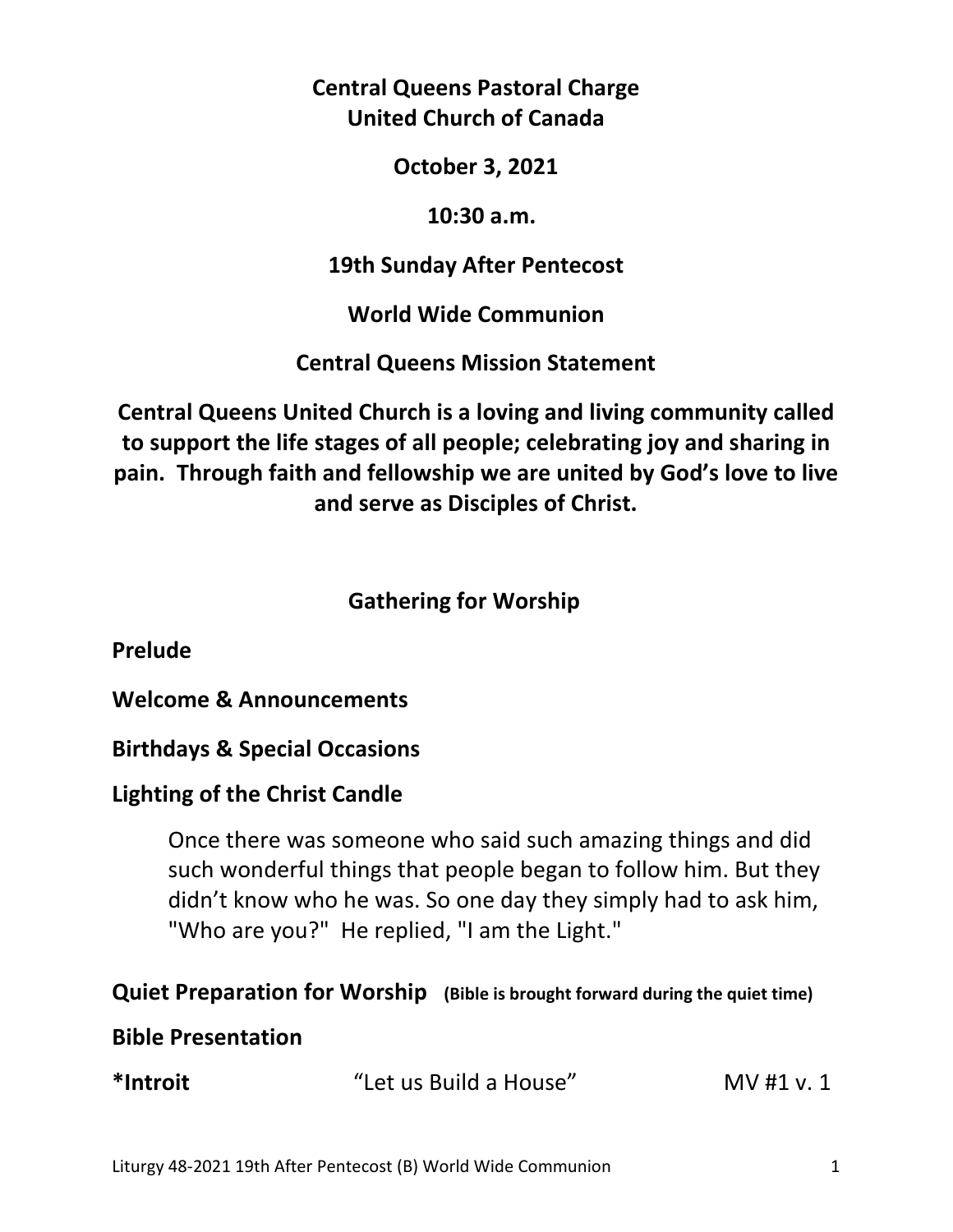# **\*Call to Worship**

The banqueting table is prepared: God calls us to feast together. **We have come from east and west, from north and south, to sit together at this welcoming table.**  Compassion, love and grace pour out like fine wine.  **God's Word is bread for our journey.**  Let us join Christians around the world to share in God's gifts.  **Let us taste and see that the Lord is good!** 

| *Hymn | "We Gather Here" | VU # 469 |
|-------|------------------|----------|
|       |                  |          |

# **Prayer of Approach & Confession**

 Eternal God, as we come to your table today, we recognize that, here, heaven and earth join hands. Around this holy table, we join with your church which stretches around the world, and across many generations, to meet you in our midst. We praise you for your amazing love which embraces this community of the faithful and invites us into a future you are creating for us all. Around your table, O God, let us join hands with heaven and earth to celebrate your holy name through Jesus Christ we pray.

 **Ever present God, when you invite us to your table, you ask us to come with clean hands and clean hearts. You ask us to come in peace, seeking reconciliation with you and with each other.**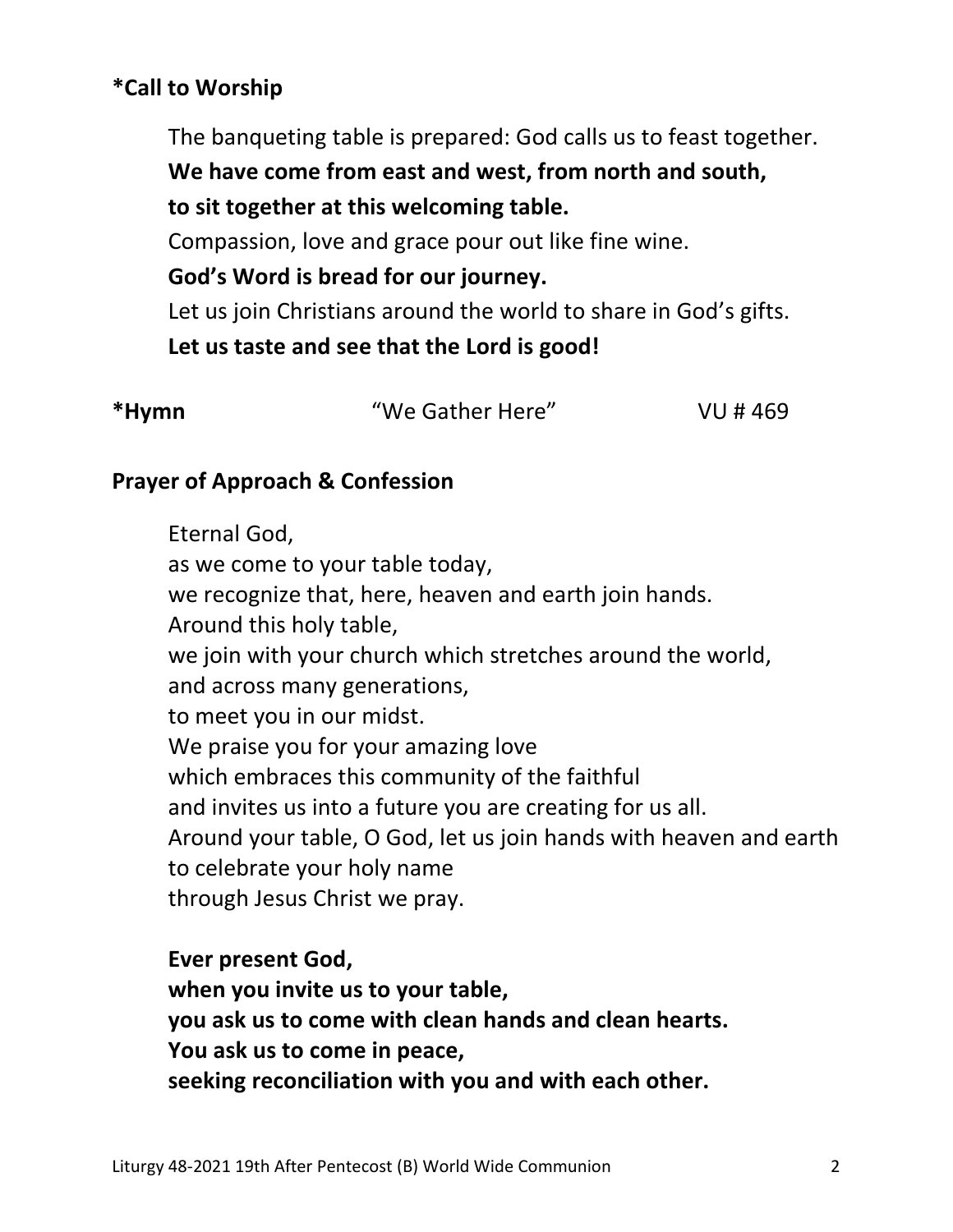**We confess that the church has not always sought reconciliation within or beyond its walls. In this silence, we hand over to you the broken relationships, disagreements and disappointments that keep us from living fully in your peace.** 

 *(silence)* 

 **Free us from the burdens we carry, so that we may be a source of peace and love in this troubled world in the name of Christ who is our peace.** 

# **Kyrie** Audio Visual

# **Assurance of God's love**

 From now on, St. Paul declared, we regard no one from a human point of view. If anyone is in Christ, they are a new creation. Everything old has passed away; see, everything has become new! Know that you are loved, in that love have the courage to offer unconditional acceptance and love to one another.

# **\*Halle, Halle, Halle VU #958 X2**

 As freed and loved people, with Jesus, we share in the ancient prayer…

# **Lord's Prayer**

**Our Father, who art in heaven, hallowed be thy name. Thy Kingdom come, thy will be done on earth, as it is in heaven. Give us this day our daily bread;**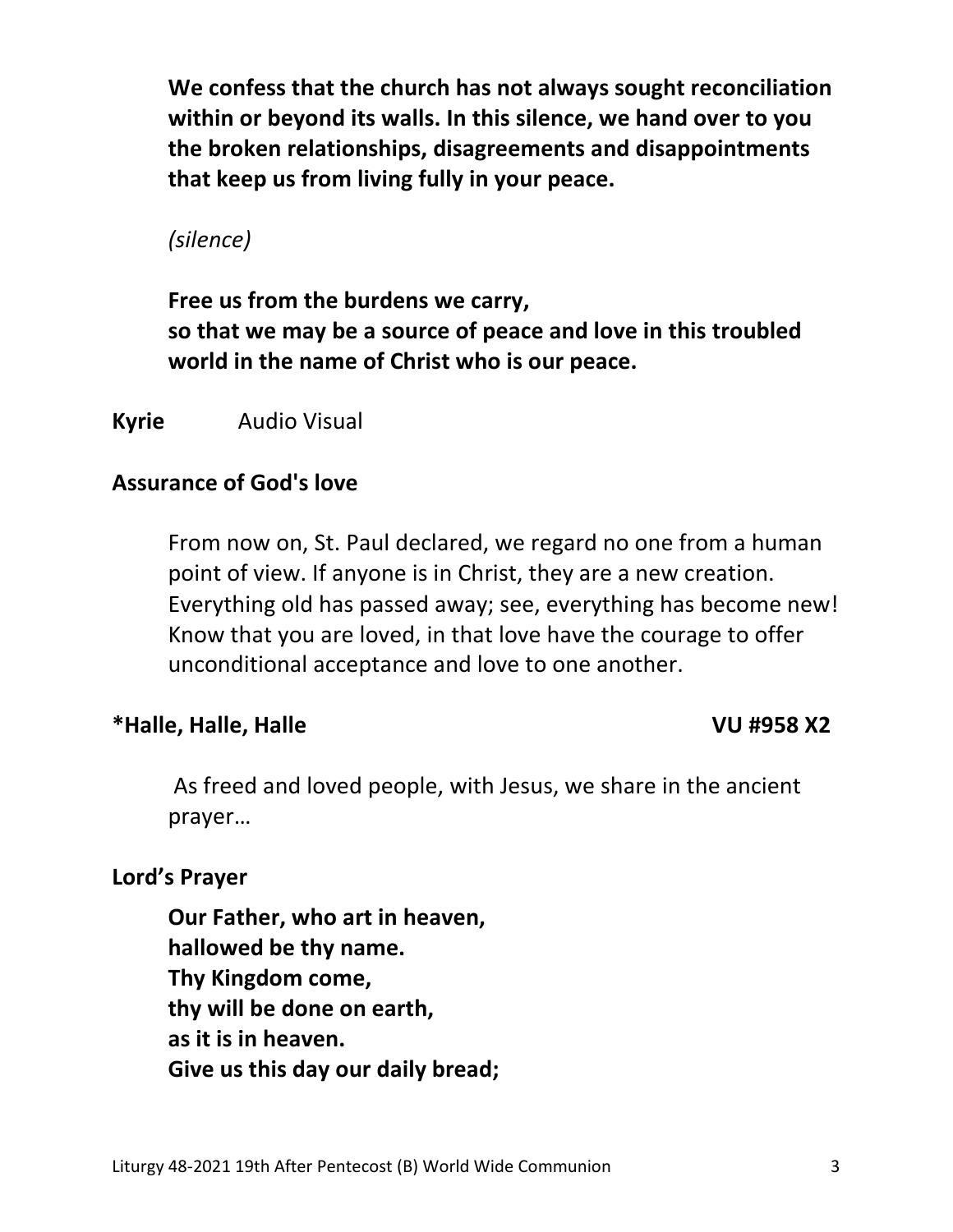**and forgive us our trespasses, as we forgive those who trespass against us; and lead us not into temptation, but deliver us from evil. For thine is the kingdom, the power, and the glory, for ever and ever. Amen.** 

### **\*Extend the "elbow" of friendship**

| <b>Responsive</b> | Psalm 63                      | VU #781  |
|-------------------|-------------------------------|----------|
| *Hymn             | "There's a Spirit in the Air" | VU # 582 |

# **Presentation of Our Gifts**

## **Offertory Invitation**

World Communion Sunday reminds us that we are part of a global family committed to serve our neighbours in Jesus' name. The gifts we offer join the gifts of many others who bring the love and compassion of Christ into places of deep need. Let us bless others as we have been blessed in Christ. We give as we are able, we give as we are called.

# **Offertory Walk With Me"** VU# 649 chorus

### **\*Presentation of Offering**

### **\*Offertory Prayer**

 **Gracious and generous God, we offer you our gifts with humble thanks for all you have provided. Bless them with your Spirit and**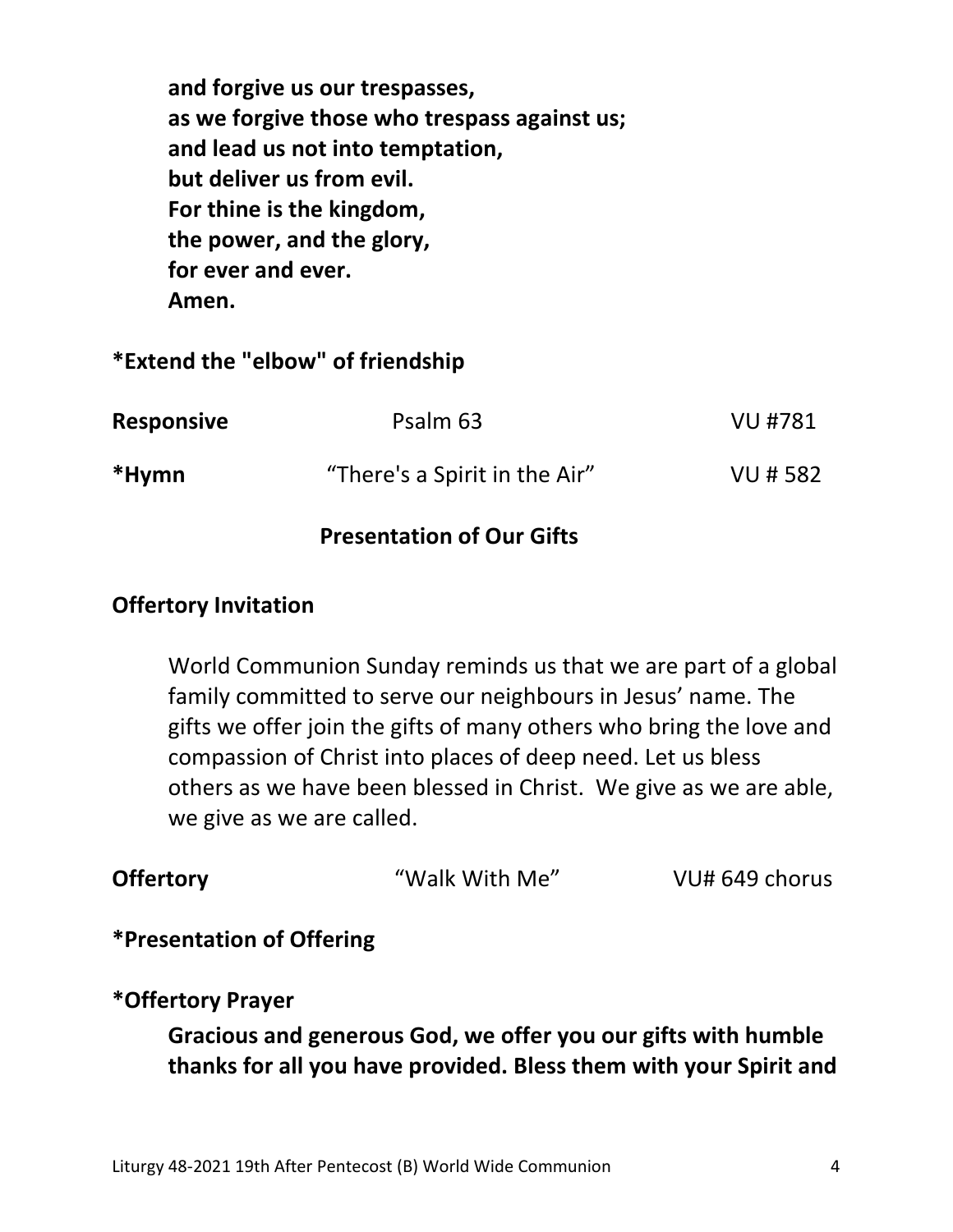**use them to bless those in deepest need with love they can taste and justice they can celebrate in Jesus' name. Amen.** 

### **Listening for the Word**

#### **Sacred Word**

#### **Ephesians 2: 11-22**

So then, remember that at one time you Gentiles by birth, called "the uncircumcision" by those who are called "the circumcision"—a physical circumcision made in the flesh by human hands— remember that you were at that time without Christ, being aliens from the commonwealth of Israel, and strangers to the covenants of promise, having no hope and without God in the world. But now in Christ Jesus you who once were far off have been brought near by the blood of Christ. For he is our peace; in his flesh he has made both groups into one and has broken down the dividing wall, that is, the hostility between us. He has abolished the law with its commandments and ordinances, that he might create in himself one new humanity in place of the two, thus making peace, and might reconcile both groups to God in one body through the cross, thus putting to death that hostility through it. So he came and proclaimed peace to you who were far off and peace to those who were near; for through him both of us have access in one Spirit to the Father. So then you are no longer strangers and aliens, but you are citizens with the saints and also members of the household of God, built upon the foundation of the apostles and prophets,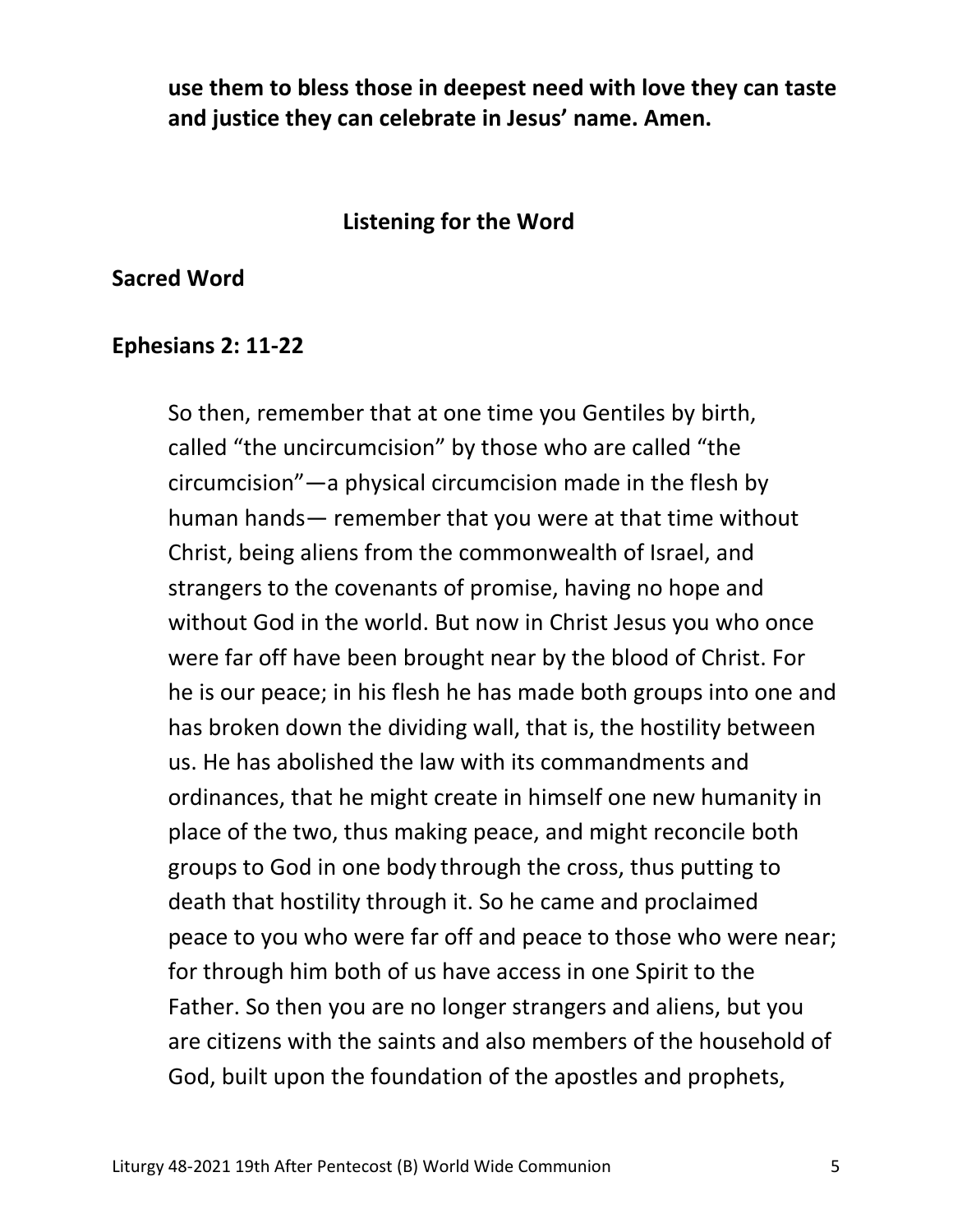with Christ Jesus himself as the cornerstone. In him the whole structure is joined together and grows into a holy temple in the Lord; in whom you also are built together spiritually into a dwelling place for God.

# **Anthem**

**Sermon** 

**Reflective Music** 

# **Responding to the Word**

| *Hymn | "Let Us Talents and Tongues Employ" | VU #468 |
|-------|-------------------------------------|---------|
|-------|-------------------------------------|---------|

## **Holy Communion**

## **Invitation to the Table**

 The table that is set, is set for all; around it there are no divisions. Just as one loaf is made from many grains, and as one cup is filled from the fruit of many grapes, so, we, though many, are made one in Christ, nourished by him to nourish the world. Jesus calls us to this table, and all are welcome here. Taste and see that the Lord is good.

# **Story of the Table**

 Now listen to the story of how God's reconciling love set this table for us. On the night he was arrested, Jesus came to the table with those he loved to share a meal that promised freedom, freedom that required courage and sacrifice. He took bread and blessed the God of all creation.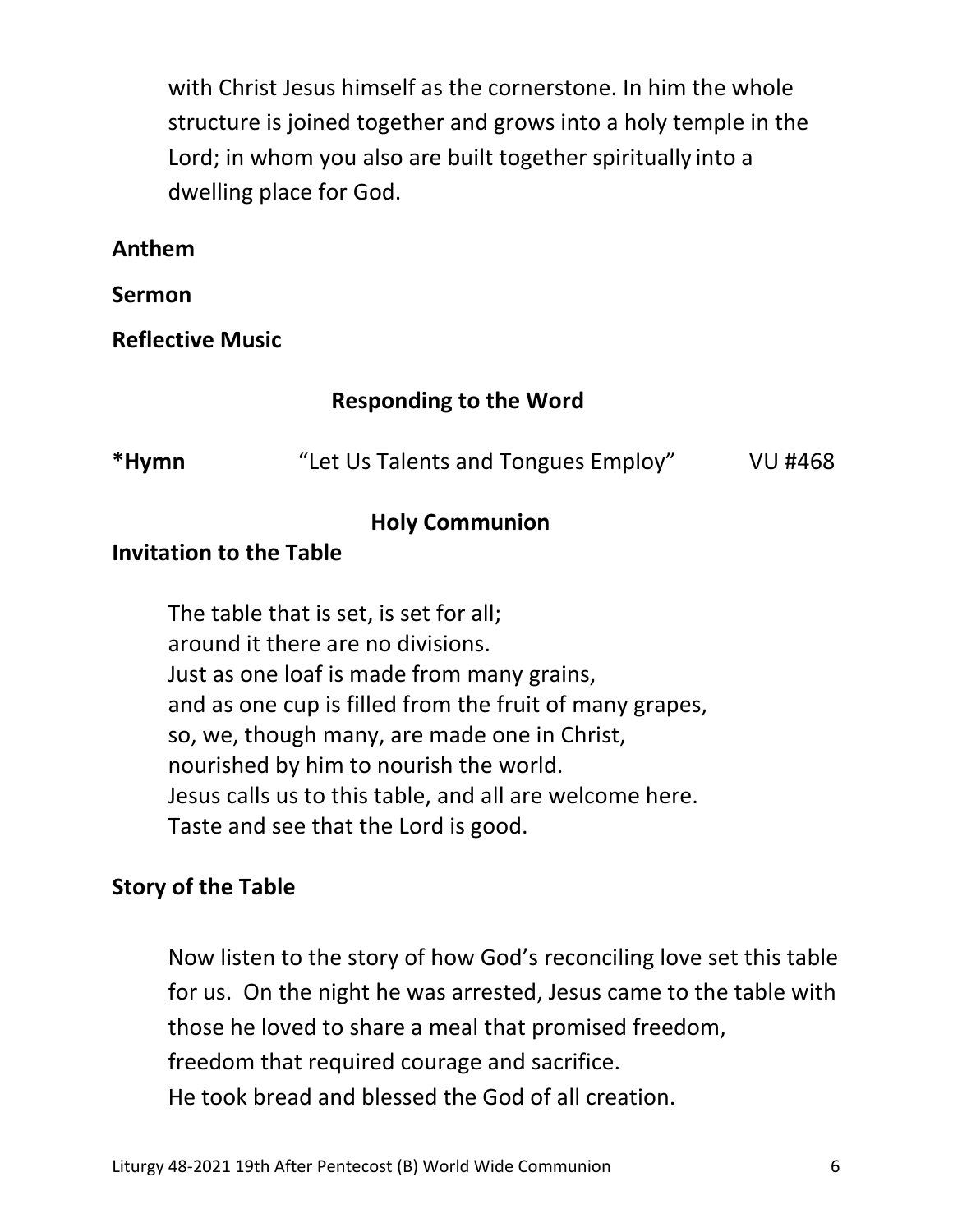He broke the bread among his disciples and said: Take this, all of you, and eat it. This is my body, given for you.

 When the supper was ended, he took a cup of wine and gave thanks to the God of all creation. He passed the cup among his disciples and said: Take this, all of you, and drink from it. This is the cup of the new covenant, sealed in my blood for the forgiveness of sin. Do this to remember me. So now we do as Jesus did. We take this bread and this wine, ordinary things of the world. In these, Jesus has promised to be present; through these, Christ can make us whole.

 As Jesus offered thanks for the gifts of the earth, let us also bless God for what we receive.

# **The Great Prayer of Thanksgiving**

 The Lord be with you;  **and also with you.**  Lift up your hearts;  **we lift them up to the Lord.** Let us give thanks to the Lord our God;  **it is right to give God thanks and praise.** 

 It is our greatest calling and greatest joy to give you thanks and praise, Lord God, Creator and Sustainer of heaven and earth.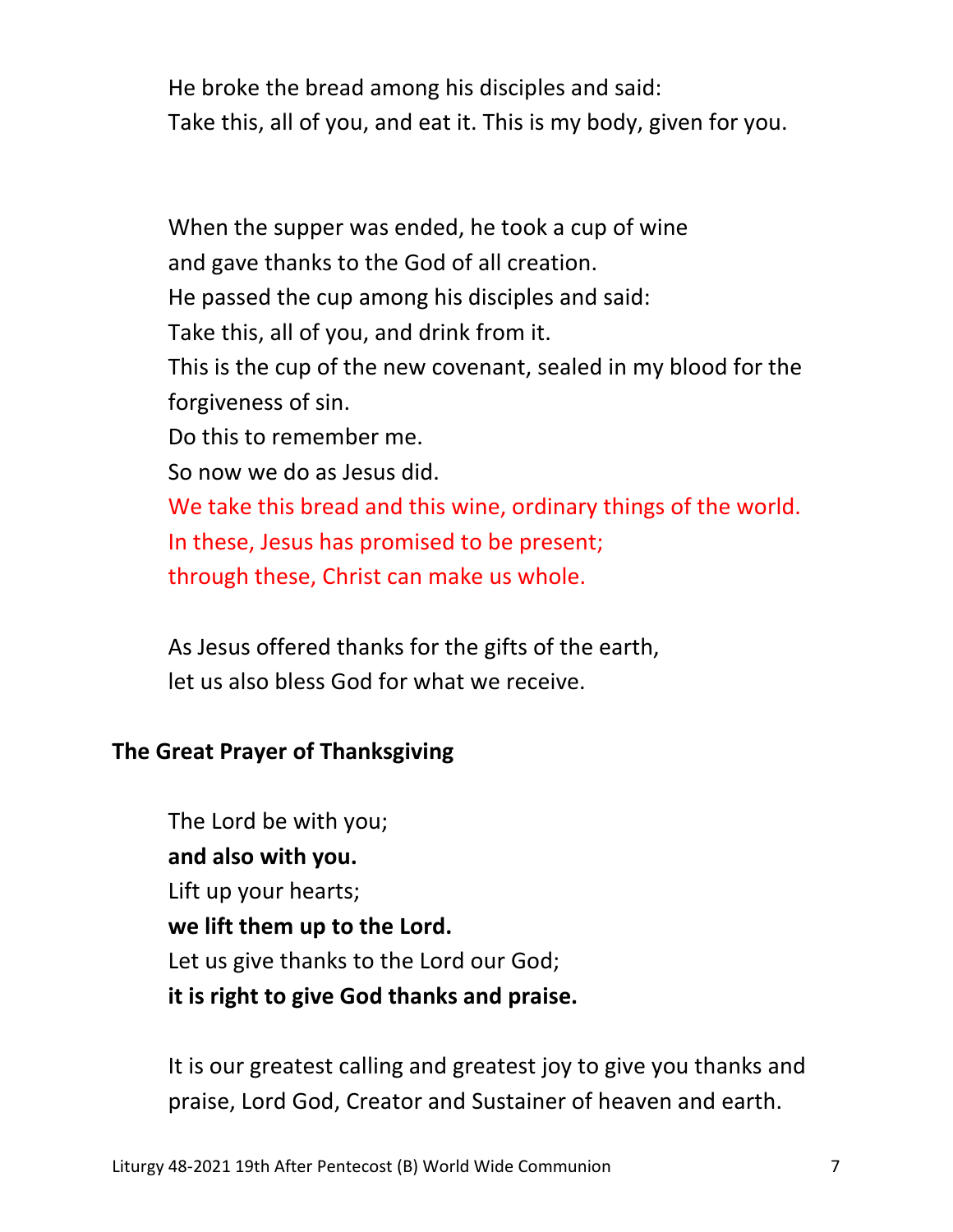You spoke, and all things came into being: the sun, moon and stars, the sky, earth and waters and all they contain. Your Spirit swept over creation, and brought order out of chaos, life from the formless void.

 From the elements of the earth, you created humankind, each unique, all made in your holy image.

 Your breath gave us life and called us to live with you in loving service to neighbour and stranger alike.

 Yet when we turned away from you, you never turned from us. Through the prophets, you called us back to your ways. You sent Jesus, the Anointed One, born of a mother's flesh, to reveal the full extent of your grace and love. Again and again, you welcome us to your side with the open arms of a loving parent. Therefore, we join our voices with those from every time and place, to proclaim your glory in the unending hymn:

 **Holy, holy, holy Lord, God of power and might, heaven and earth are full of your glory. Hosanna in the highest. Blessed is the One who comes in the name of the Lord. Hosanna in the highest.** 

 Holy is your chosen one, Jesus, O God. Walking this earth, feeding the hungry, calling the lost and lonely, he brought healing and wisdom to those who sought him out, and revealed your kingdom taking shape in this world. As we break bread and share wine in his name, with your people here and in every place,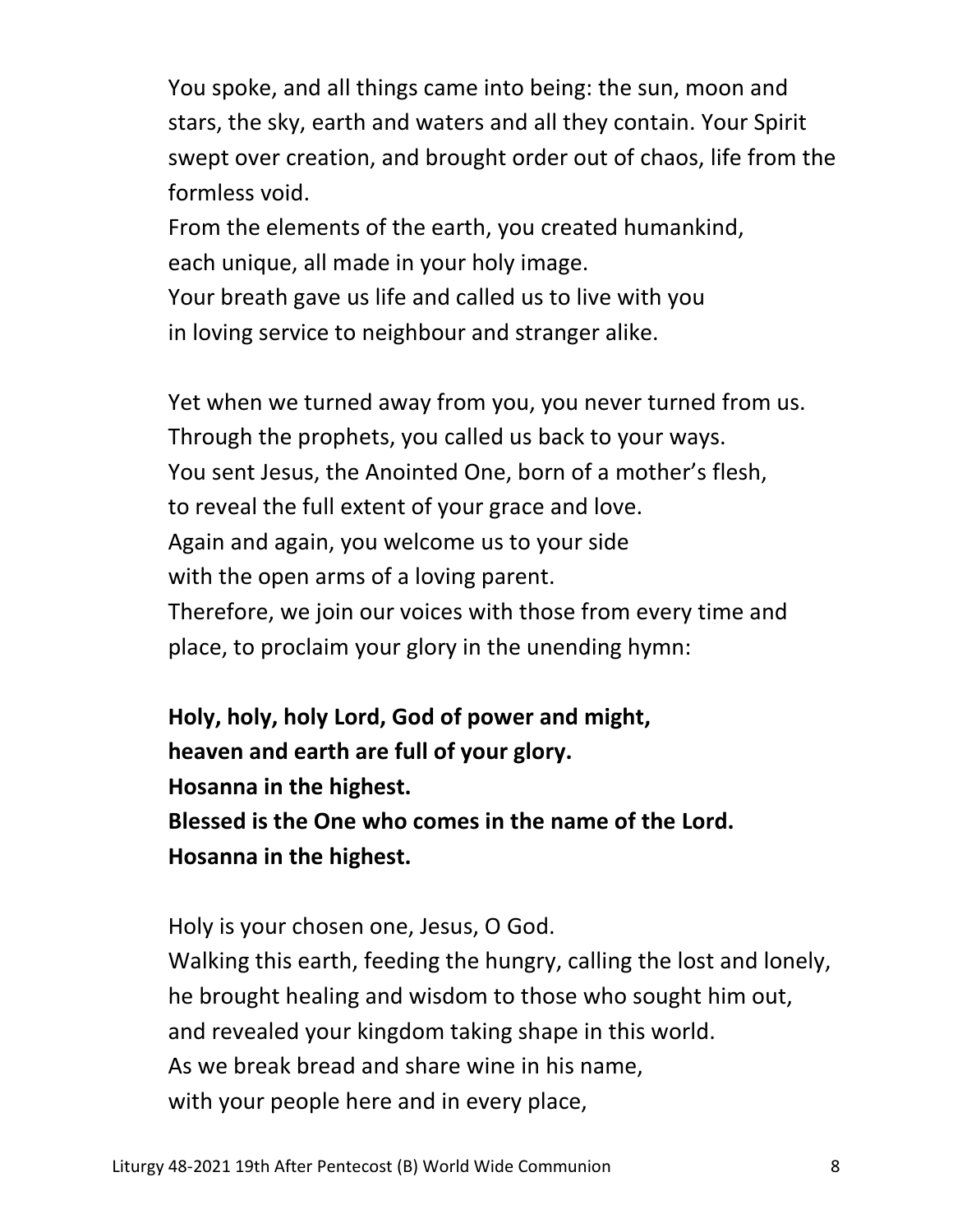we recall the mystery of our faith:

 **Christ has died; Christ is risen; Christ will come again.** 

 Pour out your Spirit upon us and upon these gifts of bread and wine. Gather your church together from the ends of the earth into your kingdom where peace and justice are realized, and joy will be shared at the banquet you prepare for us when heaven and earth join hands. Through Christ, with Christ, and in Christ, in the unity of the Holy Spirit all honour and glory are yours, Tender and Mighty God, now and forever.

 Jesus, on the night before he died, took bread, and after giving thanks to God, he broke it and said, *(breaks bread)* 

"This is my body, given for you. Do this in remembrance of me."

# *(Wine is poured)*

 In the same way, he took the cup after supper, saying, "This cup is the new covenant sealed in my blood. Whenever you drink it, do it in remembrance of me."

 Every time you eat this bread and drink the cup, you proclaim the Lord's death until he comes.

# (Communion is served)